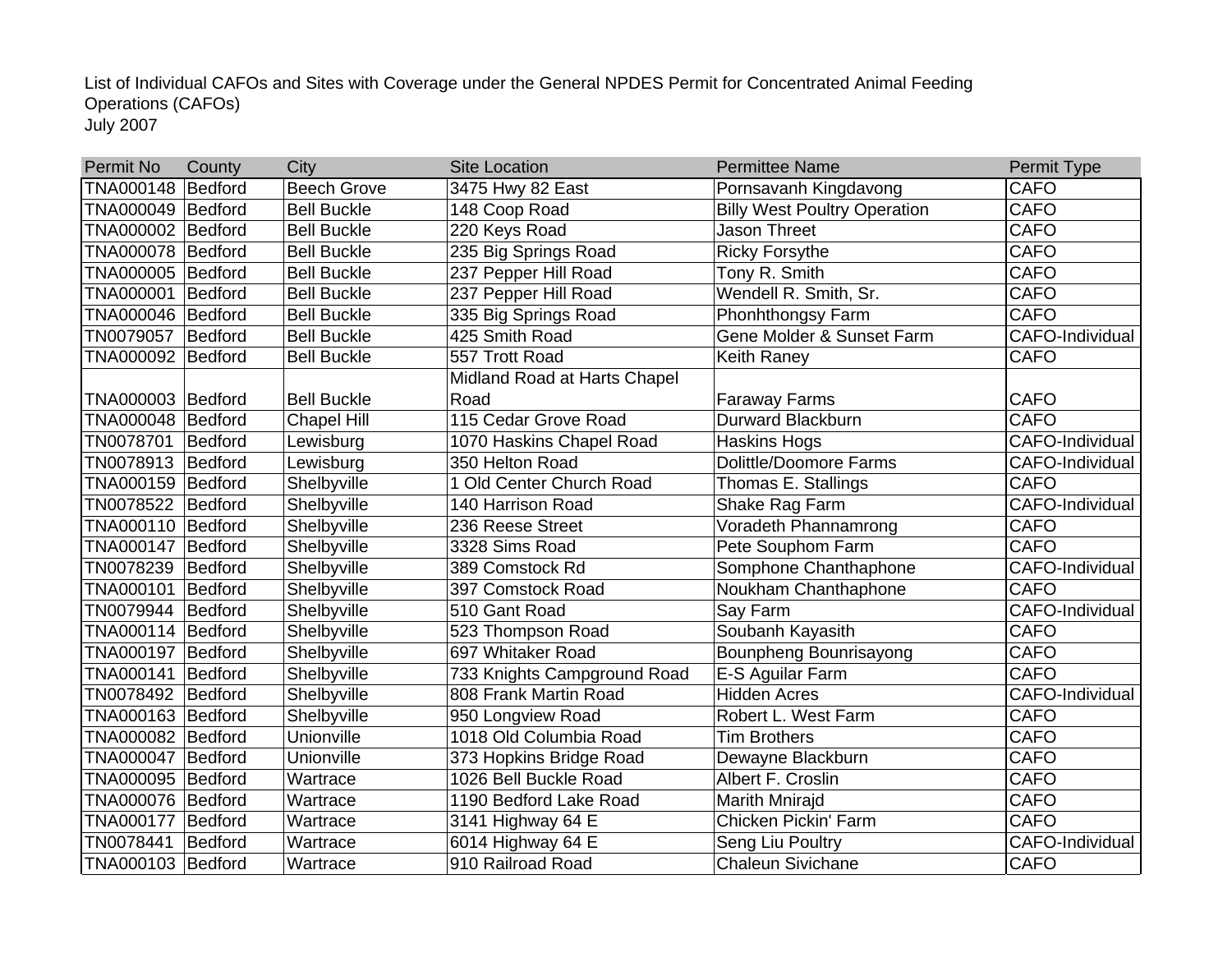| TNA000212 Bledsoe   |         | Pikeville                  | 1284 Wooden Loop Road            | <b>Wooden Poultry Farm</b>          | <b>CAFO</b>     |
|---------------------|---------|----------------------------|----------------------------------|-------------------------------------|-----------------|
| TNA000174   Bledsoe |         | Pikeville                  | 2922 New Harmony Road            | Amos Eugene Sims                    | <b>CAFO</b>     |
| TNA000202 Bledsoe   |         | Pikeville                  | 963 Summer City Road             | Lazy Acres, LLP                     | <b>CAFO</b>     |
| TNA000167 Bradley   |         | Cleveland                  | 1343 Straw Hill Church Road, SE  | Bear Tracks Farm                    | <b>CAFO</b>     |
| TNA000166 Bradley   |         | Cleveland                  | 151 Sandidge Road                | <b>Charles Mason Poultry Farm</b>   | <b>CAFO</b>     |
| TNA000171   Bradley |         | Cleveland                  | 1767 Red Hill Valley Rd. S.E.    | Mellissa Ownby Poultry Farm         | <b>CAFO</b>     |
| TNA000039 Bradley   |         | Cleveland                  | 2102 White Oak Valley Road       | David & Renee Rollins Farm          | <b>CAFO</b>     |
| TNA000198 Bradley   |         | Cleveland                  | 2464 Keith Valley Road S.E.      | <b>Walter Farm</b>                  | <b>CAFO</b>     |
| TN0078760 Bradley   |         | Cleveland                  | 313 Ed Cross Road                | <b>Cross Farms</b>                  | CAFO-Individual |
| TNA000187 Bradley   |         | Cleveland                  | 346 Marshall Circle S.E.         | Davis Poultry Farm                  | <b>CAFO</b>     |
| TN0078816 Bradley   |         | Cleveland                  | 4018 Leadmine Valley Road        | <b>Davis Brothers Poultry</b>       | CAFO-Individual |
| TNA000211   Bradley |         | Cleveland                  | 426 Ball Rd                      | Rusty B. Branham                    | <b>CAFO</b>     |
| TNA000204 Bradley   |         | Cleveland                  | 5534 Trewhitt Road S E           | Rusty Branham Poultry - Trawhitt Rd | <b>CAFO</b>     |
| TN0078972 Bradley   |         | Cleveland                  | 6373 Bates Pike, SE              | <b>Edsel Smith Poultry</b>          | CAFO-Individual |
| TN0079979 Bradley   |         | Cleveland                  | 812 Weatherly Switch Trail SW    | <b>Summer Valley Farms</b>          | CAFO-Individual |
| TNA000185 Bradley   |         | Cleveland                  | 827 Mitchell Road S.E.           | <b>Timmy Smith Poultry</b>          | <b>CAFO</b>     |
| TNA000180 Bradley   |         | Cleveland                  | 827 Mitchell Road, SE            | Joey Smith & Son                    | <b>CAFO</b>     |
| TNA000203 Bradley   |         | Cleveland                  | 8293 Eureka Road NW              | Randy Branham Poultry               | <b>CAFO</b>     |
| TNA000173 Bradley   |         | Cleveland                  | 918 Weatherly Switch Trail       | Samuel and Cheryl Rymer             | <b>CAFO</b>     |
| TNA000201 Bradley   |         | Cleveland                  | 971 Straw Hill Church Road, S.E. | L & K Conley                        | <b>CAFO</b>     |
| TNA000186 Bradley   |         | Cleveland                  | Straw Hill Road - Red Hill       | <b>Piney Flats Farm</b>             | <b>CAFO</b>     |
| TNA000194 Bradley   |         | Old Fort                   | 541 Bucks Pocket Road            | <b>Mountain View Farm</b>           | <b>CAFO</b>     |
| TNA000191 Bradley   |         | Old Fort                   | 636 White Road S.E.              | <b>Wheatley Farms</b>               | <b>CAFO</b>     |
| TN0079995   Bradley |         | Oldfort                    | 280 Charlie Swanner Road         | <b>Triple H Poultry</b>             | CAFO-Individual |
| TN0078654 Bradley   |         | Oldfort                    | 6641 Bates Pike SE               | <b>Brent and Becky Burgess</b>      | CAFO-Individual |
| TNA000193 Bradley   |         |                            | 3021 Hunt Road                   | Randy Branam Farm                   | <b>CAFO</b>     |
| TN0080128           | Cannon  | Bradyville                 | Parker Road                      | <b>Twin Calf Farms</b>              | CAFO-Individual |
| <b>TNA000208</b>    | Carroll | McKenzie                   | 4640 Highway 423                 | Burcham Hog Farm                    | <b>CAFO</b>     |
| TN0078221           | Clay    | Allons                     | 4754 Charlie Melton Road         | Eagle View Farm                     | CAFO-Individual |
| TN0078751           | Clay    | Celina                     | 230 Old Watson Road              | <b>Watson Farm</b>                  | CAFO-Individual |
| <b>TNA000178</b>    | Clay    | Monroe                     | 9739 Heard Ridge Road            | <b>Beason Farms</b>                 | <b>CAFO</b>     |
| TNA000071           | Clay    | <b>Red Boiling Springs</b> | 2165 Bakerton Road               | Davis Poultry                       | <b>CAFO</b>     |
| TN0078824           | Clay    | <b>Red Boiling Springs</b> | 399 Dropstrip Road               | <b>Metzgar Farms</b>                | CAFO-Individual |
| <b>TNA000107</b>    | Clay    | <b>Red Boiling Springs</b> | 4499 Happy Springs Road          | G & V Farm                          | <b>CAFO</b>     |
| TN0078298           | Clay    | <b>Red Boiling Springs</b> | 6414 Clay County Highway         | <b>Hickman Farms</b>                | CAFO-Individual |
| TN0078310 Clay      |         | Whitleyville               | 599 Ronnie Smith Road            | <b>Pricetown Poultry Farm</b>       | CAFO-Individual |
| <b>TNA000125</b>    | Coffee  | Manchester                 | 2393 Asbury Road                 | <b>Thien Chanthavone</b>            | <b>CAFO</b>     |
| Permit No           | County  | City                       | Site Location                    | <b>Permittee Name</b>               | CAFO-Individual |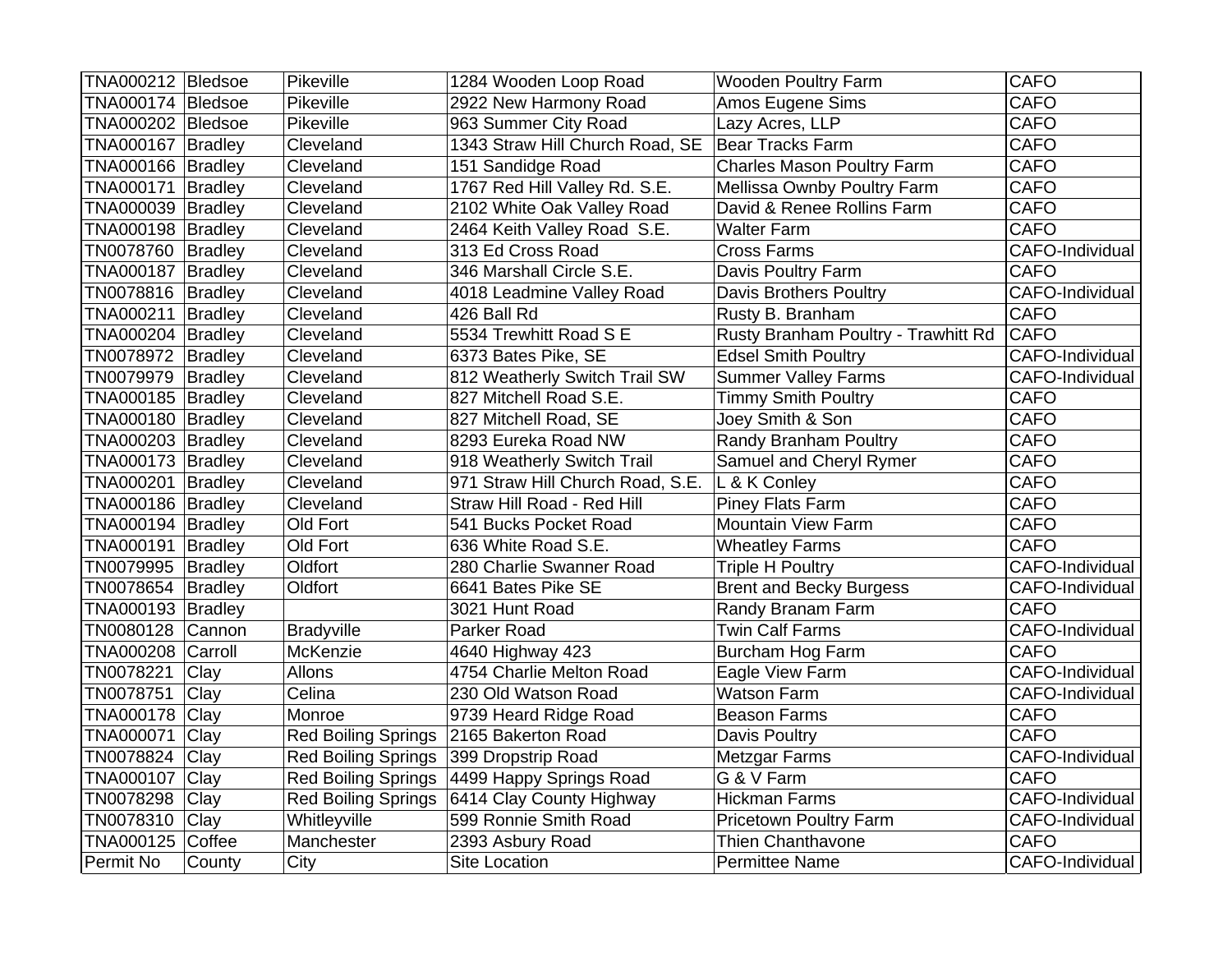| TNA000200 Crockett |        | Friendship           | 847 East Rd.                     | <b>TCB Farms LLC</b>                  | <b>CAFO</b>     |
|--------------------|--------|----------------------|----------------------------------|---------------------------------------|-----------------|
| TNA000214   Dyer   |        | Dyer                 | 1633 Dr. Hall Road               | <b>Weatherly Farms, LLC</b>           | <b>CAFO</b>     |
| TN0080110   Dyer   |        | Dyer                 | <b>Hopewell Road</b>             | Agee Farm LLC                         | CAFO-Individual |
| TNA000019 Fayette  |        | Somerville           | 4855 Old Jackson Road            | Dowdy Pork, LLC                       | <b>CAFO</b>     |
| TNA000072 Fentress |        | Allardt              | 1661 Moore Knob Road             | <b>Chris Smith</b>                    | <b>CAFO</b>     |
| TNA000067 Fentress |        | Deer Lodge           | 1610 Lloyd Hall Loop             | Dennis Hedgecoth                      | <b>CAFO</b>     |
| TNA000066 Fentress |        | Jamestown            | 1550 Allardt Tinch Road          | Triple C Farms                        | <b>CAFO</b>     |
| TN0078557 Fentress |        | Jamestown            | 3165 Stockton Road               | C & C Poultry                         | CAFO-Individual |
| TN0079083 Fentress |        | Jamestown            | 4248 Gateway Ford Road           | <b>Jim Bledsoe Farms</b>              | CAFO-Individual |
| TNA000143 Franklin |        | <b>Belvidere</b>     | 444 Kasserman Switch Road        | Scottie Jason Morrison                | <b>CAFO</b>     |
| TNA000123 Franklin |        | Decherd              | 2575 Spur Road                   | Duke Farm                             | <b>CAFO</b>     |
| TNA000182 Franklin |        | Elora                | 671 County Line Road             | Randall E. Brazelton                  | <b>CAFO</b>     |
|                    |        |                      | 3 miles south of Huntland, White |                                       |                 |
| TN0077755 Franklin |        | Huntland             | Gap Road                         | Tosh Farms, Inc. - Huntland           | CAFO-Individual |
| TN0078867 Franklin |        | Tullahoma            | 521 Hen Farm Lane                | <b>Phiou Chanthaloth</b>              | CAFO-Individual |
| TNA000073 Franklin |        | Tullahoma            | 548 Hinkle Lane                  | <b>Hasty Poultry</b>                  | <b>CAFO</b>     |
| TNA000183 Franklin |        | Winchester           | 101 Cole Lane                    | <b>Martin Poultry</b>                 | <b>CAFO</b>     |
| TNA000142 Franklin |        | Winchester           | 6752 Lynchburg Road              | <b>Brandee Farm</b>                   | <b>CAFO</b>     |
| TN0074934 Gibson   |        | <b>Bradford</b>      | 31 Wildcat Lane Extended         | <b>RB</b> Finishing                   | CAFO-Individual |
| TNA000158 Gibson   |        | Rutherford           | <b>PO Box 155</b>                | Doug Lowrance Hog Farm                | <b>CAFO</b>     |
| TNA000026 Greene   |        | <b>Bulls Gap</b>     | 4480 Marvin Road                 | Lloyd E. Davis                        | <b>CAFO</b>     |
| TNA000153 Greene   |        | Greeneville          | 1823 Old Knox. Hwy               | <b>Alfred Shaw</b>                    | <b>CAFO</b>     |
| TNA000108 Greene   |        | Greeneville          | 1930 Barkley Road                | <b>B &amp; D Farms</b>                | <b>CAFO</b>     |
| TNA000009 Greene   |        | Greeneville          | 2338 Charlie Doty Road           | A & B Poultry                         | <b>CAFO</b>     |
| TNA000098 Greene   |        | Greeneville          | 285 Birdwell Mill Road           | <b>Birdwell Enterprise</b>            | <b>CAFO</b>     |
| TNA000084 Greene   |        | Greeneville          | 2900 Horton Highway              | Woodlawn Gelbvieh                     | <b>CAFO</b>     |
| TNA000028 Greene   |        | Greeneville          | 530 Robert Kilday Road           | <b>Meadowview Valley Poultry</b>      | <b>CAFO</b>     |
| TNA000179 Greene   |        | Midway               | 228 Maloney Way                  | <b>Chucky Forks Farm</b>              | <b>CAFO</b>     |
| TN0078662          | Greene | Mohawk               | 175 Turner Lane                  | McNabb Farm                           | CAFO-Individual |
| TN0078611          | Greene | Mohawk               | 2905 Fish Hatchery Road          | Jack D. Renner                        | CAFO-Individual |
| TN0078778          | Greene | Mohawk               | 953 Green Rd.                    | Shaw Family Farm                      | CAFO-Individual |
| TN0078344 Hamblen  |        | Whitesburg           | 1750 Ralph Ray Road              | Ray Farms, L.P.                       | CAFO-Individual |
| TNA000063 Hawkins  |        | <b>Bulls Gap</b>     | 384 Gulley Road                  | <b>Valley Creek Farms</b>             | <b>CAFO</b>     |
| TN0074918          | Henry  | <b>Cottage Grove</b> | 1010 Wiggins Road                | Hidden Acres LLC - Tosh               | CAFO-Individual |
| TNA000074 Henry    |        | <b>Cottage Grove</b> | 2647 Terrapin Creek Road         | <b>Pine Grove Poultry</b>             | <b>CAFO</b>     |
| TN0074951          | Henry  | Cottage Grove        | 500 Reuben Road                  | <b>Perry Finishers</b>                | CAFO-Individual |
| TN0080152          | Henry  | Henry                | 1586 Atlantic Avenue             | <b>Tosh Farms Baverd</b>              | CAFO-Individual |
| TN0080047 Henry    |        | Henry                | <b>Bill Lamb Road</b>            | <b>Stanley Nissley - Nissley Farm</b> | CAFO-Individual |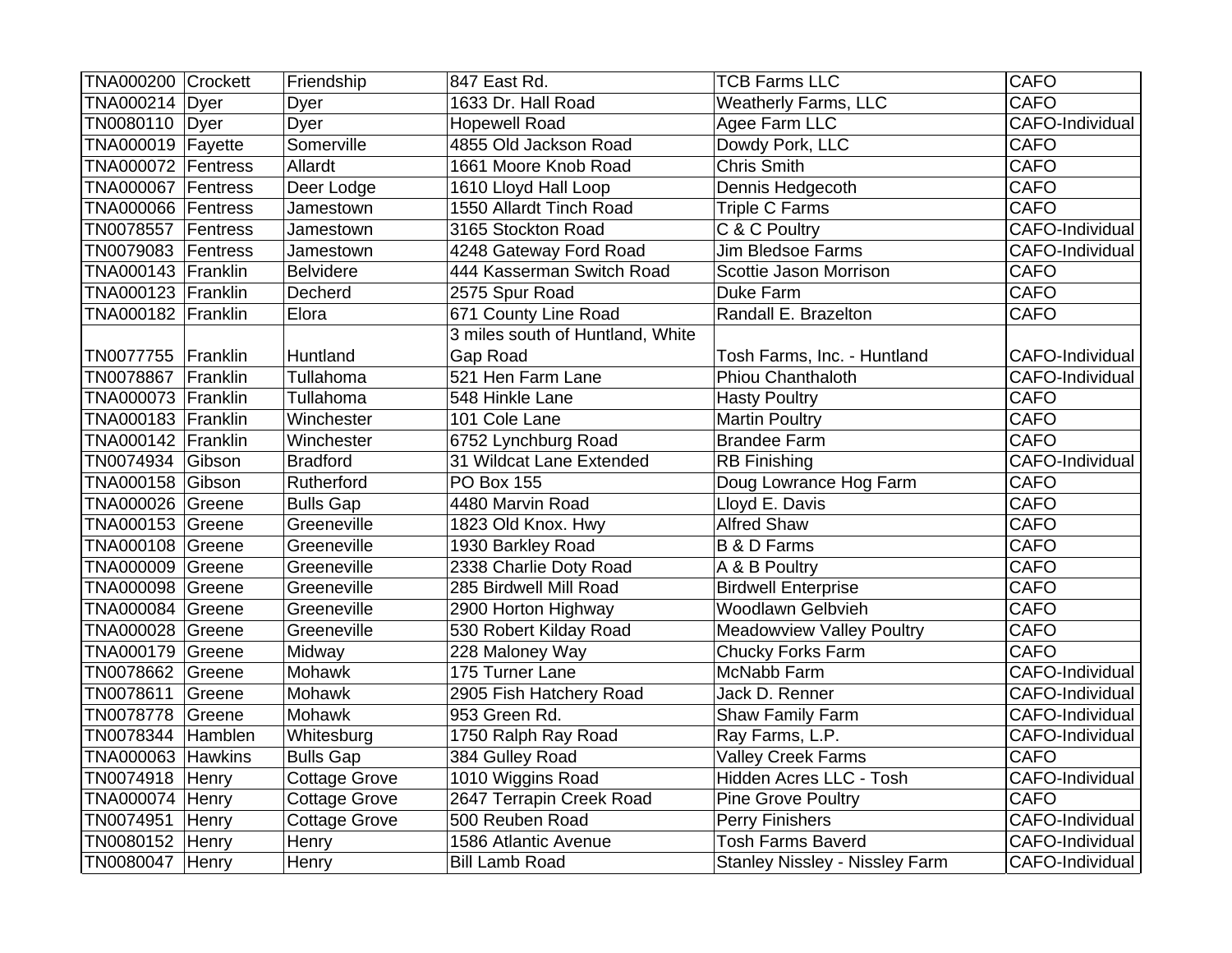| TN0074926 Henry        |         | Paris                | 1645 Jim Merrell Road       | Nelson Creek Farms - Tosh        | CAFO-Individual |
|------------------------|---------|----------------------|-----------------------------|----------------------------------|-----------------|
| TN0074896 Henry        |         | Paris                | 5547 Jones Bend Road        | Yoder Finishers                  | CAFO-Individual |
| TN0074888 Henry        |         | Paris                | <b>Gilkey Road</b>          | Gilkey Farm - Tosh               | CAFO-Individual |
| <b>TNA000216 Henry</b> |         | Puryear              | 605 Rodgers Road            | Chad Cox                         | <b>CAFO</b>     |
| TNA000138 Johnson      |         | <b>Mountain City</b> | PO Box 904, Mountain City   | Dairy Operations, Inc.           | <b>CAFO</b>     |
| TNA000217 Lincoln      |         | Elora                | 460 John Hunter Highway     | <b>Boles Farm</b>                | <b>CAFO</b>     |
| TNA000136 Loudon       |         | Loudon               | 215 Harrison Road           | Harrison Dairy, Inc.             | <b>CAFO</b>     |
| <b>TNA000011 Macon</b> |         | Lafayette            | 2440 Coley Town Road        | D & J Farms                      | <b>CAFO</b>     |
| TN0078328 Macon        |         | Westmoreland         | 1175 Jack Porter Road       | New Age Poultry                  | CAFO-Individual |
| TN0078336   Macon      |         | Westmoreland         | <b>Wixtown Road</b>         | 21st Century Poultry             | CAFO-Individual |
| TNA000017 Madison      |         | Oakfield             | 46 Oakfield Rd              | Nichols Farms, Inc.              | <b>CAFO</b>     |
| TNA000215 Marion       |         | Jasper               | 730 Shellmound Road         | <b>Greg Taylor Poultry Farm</b>  | <b>CAFO</b>     |
| TNA000050 Marion       |         | Whitwell             | 1030 Ketner Cove Road       | A & L Farms - South              | <b>CAFO</b>     |
| TNA000181   Marion     |         | Whitwell             | 257 N. Magnolia             | Steven O'Neal                    | <b>CAFO</b>     |
| TNA000209 Marion       |         | Whitwell             | 269 Richards Lane           | Thomas E. Richards               | <b>CAFO</b>     |
| TNA000075 Marion       |         | Whitwell             | 275 Vandergriff Road        | A & L Farm                       | <b>CAFO</b>     |
| TNA000206 Marion       |         | Whitwell             | 2918 Alvin York Highway     | Perky Chicken Farm               | <b>CAFO</b>     |
| TNA000061 Marion       |         | Whitwell             | 4250 Old Dunlap Road        | <b>B &amp; W Taylor Farms</b>    | <b>CAFO</b>     |
| TNA000062 Marion       |         | Whitwell             | 4391 Alvin York Highway     | <b>Hudson Poultry Farm</b>       | <b>CAFO</b>     |
| TNA000207 Marion       |         | Whitwell             | 8020 R.A. Griffith Highway  | T & L Chicks                     | <b>CAFO</b>     |
| TNA000012 Marshall     |         | Lewisburg            | 3368 Lowry Road             | Soulat Kayasith                  | <b>CAFO</b>     |
| TNA000205 McMinn       |         | Etowah               | 1768 County Road 609        | Robert Lamberton Poultry Farm    | <b>CAFO</b>     |
| TNA000165 McMinn       |         | Riceville            | 268 County Road 31          | <b>Carmichael Farms</b>          | <b>CAFO</b>     |
| TNA000192 McMinn       |         |                      | 140 County Road 93          | Glendon Miller - Four House Farm | <b>CAFO</b>     |
| TNA000130 Moore        |         | Lynchburg            | 2305 Hurricane Creek Road   | Joey Hasty                       | <b>CAFO</b>     |
| TNA000144 Moore        |         | Winchester           | 7012 Tanyard Hill Road      | Chick-Inn                        | <b>CAFO</b>     |
| TNA000157 Obion        |         | Fulton               | 2546 Goose Pond Road        | Goose Pond Farm                  | <b>CAFO</b>     |
| <b>TNA000020</b>       | Obion   | Obion                | 2888 Sharps Ferry Road      | G & T Farm                       | <b>CAFO</b>     |
| <b>TNA000013 Obion</b> |         | Troy                 | 2813 Marvin Vaught Road     | <b>Hutchinson Poultry Farm</b>   | <b>CAFO</b>     |
| TNA000195              | Obion   | <b>Union City</b>    | 517 South Red McCorkle Road | <b>Troy Doster</b>               | <b>CAFO</b>     |
| TNA000116 Obion        |         | <b>Union City</b>    | 649 Shannon Road            | William R. Shelton               | <b>CAFO</b>     |
| TN0078301              | Overton | Crawford             | 1722 Wilder Highway, Rt. 1  | <b>Allred Poultry</b>            | CAFO-Individual |
| TNA000131 Overton      |         | Monroe               | 994 Willow Grove Hwy        | <b>Farming Solutions</b>         | <b>CAFO</b>     |
| TN0080101              | Pickett | Byrdstown            | 201 W.S. Moon Road          | <b>Mountain View Farm</b>        | CAFO-Individual |
| TNA000149 Pickett      |         | Byrdstown            | 9919 Highway 111            | Carey Garner                     | <b>CAFO</b>     |
| TN0080080 Pickett      |         | Byrdstown            | Lovelady Road               | Ernie Elder                      | CAFO-Individual |
| TN0080012              | Pickett | Pall Mall            | 1098 Horace Russell Road    | Koger Mountain Poultry           | CAFO-Individual |
| TNA000112 Pickett      |         | Pall Mall            | 2180 Parker Road            | <b>West Farms</b>                | <b>CAFO</b>     |